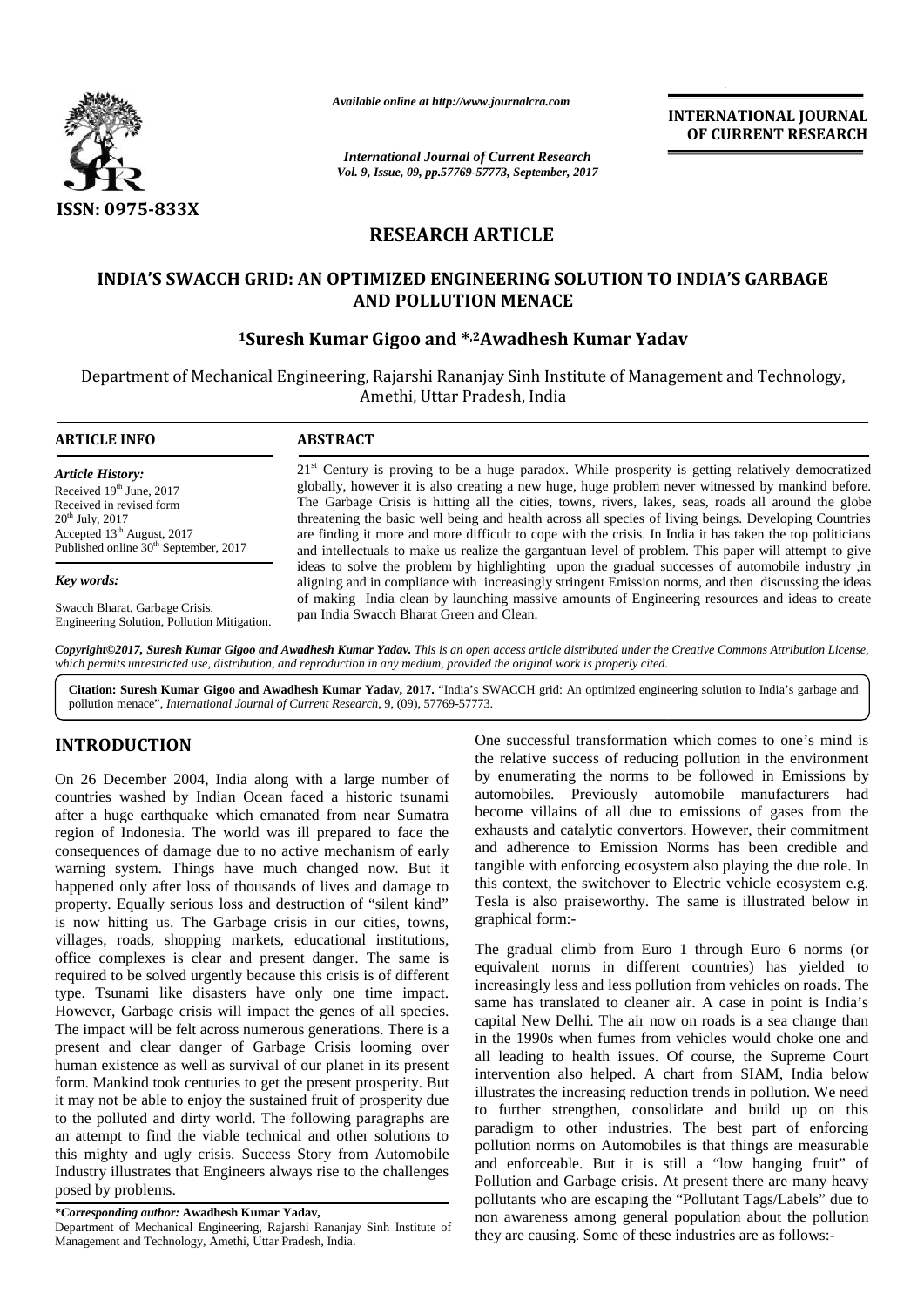- a) Food Industry
- b) Fast Moving Consumer Goods(FMCG) Industry
- c) Leather/Tannery Industry
- d) Textile Industry
- e) Oil Industry
- f) Paper Industry
- g) Construction Industry
- h) Packaging industry
- i) Electronics/Computer Industry
- j) Railway Industry
- k) Courier Industry
- l) Paint industry
- m) Cement Industry
- n) Mining Industry
- o) Hospital industry



**Concept of Unified One India (UOI) Swachh Grid**: - The Block Diagram at Fig 4 below outlines the concept.

Having seen that pollution agencies and industries are quite diversified in nature and category, it is proposed to implement the concept of One India Swatch Grid. This will cover the geography from Kashmir to Kanyakumari and Gujarat to Arunachal Pradesh. This will be very much akin to the recent successful transformation to One India One Tax system of GST Implementation. Despite several tolls on highways, India is still a free travel country. For the same Geographical distances in Europe one may have to cross many check points with several visas and formalities required. The free movement is good but it also brings along with it the attendant evils of spread and proliferation of pollution across all states by











**Fig.4. Unified One India Swacch Grid**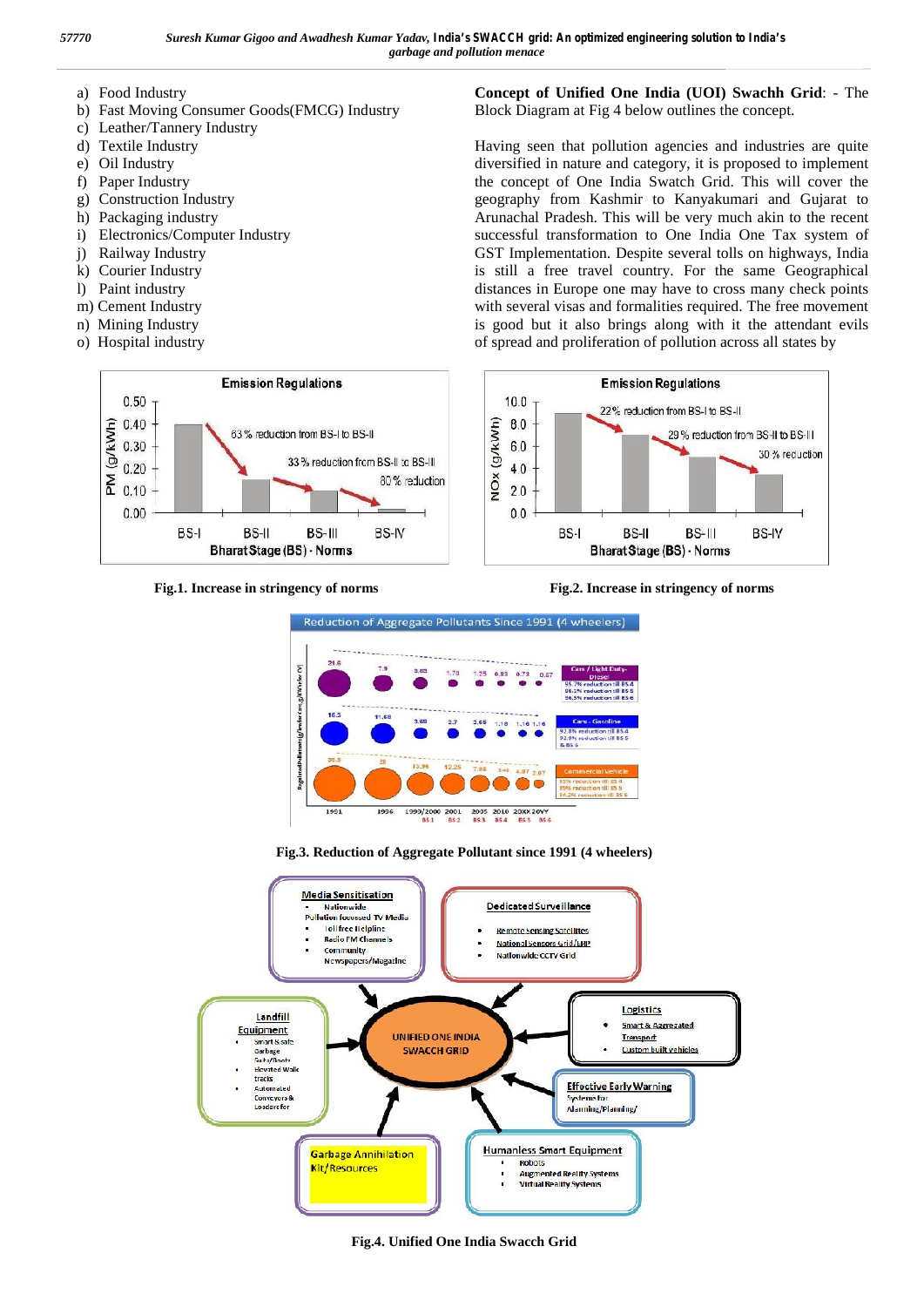truckers, rail travelers and car drivers, without any, penalty or disincentive. In order to have a pan Indian Garbage free environment, befitting a unified proud Nation, it is felt essential to have the following facilities/resources:-

**Dedicated Satellite Imagery System: -** It targeted to carry 24X7x365 surveillance and watch on all Landfills/Dumping grounds pan India. Similarly other Pollution Generating Centers will also be targeted. These include Subzi Mandis, Malls, Railway Stations, Bus Stations, Airports, warehouses. Access to these images will be provided to a new agency named as Swachh Bharat Grid of India (SBGI). The agency will be responsible to collate, analyse, interpret, advise, red flag and alarm authorities on the volume of garbage generation. Any above par and below par reports will also be generated by SBGI. Further, local area drones and Building Top CCTV cameras can also be very useful for such surveillance. Other resources will be:--

- **a) Dedicated ERP** will need to be developed for implementation of Clean and Green Bharat. Pan India ERP will be made ab intio. Future expansion of cities will also be kept in mind while developing this ERP. TCS, Infosys or any other IT company amy be approached for this task.
- **b) Smart Garbage Logistics** will need to be in place to ensure speedy upstream, midstream and downstream collection and disposal of garbage/trash.
- **c) Array of sensors:** Array of sensors will be like watchdogs and alerting system of Garbage related defaults, work not done, overflow etc. The sensors will be of various types including olfactory type, moisture catchers, heat sensors etc.
- **d) Garbage Robots:** These will be leveraged to go to the places where human beings will be facing health hazard and challenging duty with nauseating smell emanating all around. Further, similar to the kit provided for Fire personnel, Garbage workers must be provided a Garbage suit/kit with adequate breathers and oxygen cylinders/ventilators.
- **e) Garbage Police:** This will be necessary to ensure that people follow the laws/guidelines related to maintenance of Clean and Green India at all times. These Police persons will be keeping eye on potential "culprits "who show no respect for Cleanliness related laws/instructions. They will also send various reports to District authorities on daily basis.
- **f) Garbage Annihilation Kit:** The vast mounds of garbage in the landfills will require intervention not from ground only. Aerial benign solutions will also be necessary. The usage of Drones and other such equipment like custom built helicopters with capability to activate previously located incinerators on ground can be very helpful kit to annihilate Garbage at difficult- to- reach locations and identified locations. A new device called laser incinerator for burning the garbage can be made by researchers/scientist/engineers.
- **g) Pollution "Honkers":** These will be the devices which will broadcast the true alarming and dirty picture of

pollution at all crossings/intersections in the cities. Pollution hooters will get activated on the lines of Ambulance hooters to create a feeling of urgency of attending problem at allocation based on its pollution permissibility crossing parameters. Year on Year and Month on Month comparisons need to be given as is done by the Business Industry on Business channels.

- **h) Dedicated Pollution TV Channel:** We have lot of Trash and meaningless channels on TV ranging from brainless comedy shows to soap operas to religion channels. There is an urgent necessity to have a channel called SWACCH BHARAT CHANNEL now. This will be dedicated to Pollution related matters. It will not be glamorous in the beginning. But with endorsements from leading icons like Amitabh Bachchan, Mahesh Babu, Virat Kohli it will become a hit. Advertisements will not be a problem as the topic is getting increased traction day by day. Start can be made by opening a **Doordarshan Swacch Channel:** Then the private sector can also pitch in to fulfill the responsibility in this field. The channel can use a diversified portfolio of raising awareness on pollution matters by using Animations, role plays, dazzle videos followed by a serious message dedicated to curb pollution and garbage, street plays, on site vists,nostalgia of living in pristine and green places to "Pollution reducing happening places and case studies".
- **i) Dedicated Pollution Helpline/whistleblower website:** A dedicated All India Toll Free number of Garbage/pollution/trash related complaints/issues will be useful to the general public who face issues in their locality.
- **j) Dedicated Pollution FM Channel:** On similar lines as above, a dedicated All India FM Channel can be started to focus on the Swacchh matters. Similarly regional FM channels can also be started.
- **k) Leveraging Cricket/ Bollywood Economy:** Since Cricket and Bollywood complex is very important and visible in India, the same must be leveraged. Slogan of **"Neat is Glamorous"** will help raise the aweareness of pollution matters & pollution mitigation. Formal policies must be aligned towards this slogan**.**IPL and Bollywood Awards must have first slogan related to reducing Pollution.
- **l) Special Transport & Processing Methodology Equipment: -** Though a serious matter, however the garbage crisis is a good opportunity for Engineers to develop the new type of equipment or transport. Garbage volume is increasingly mounting so much that trucks will not be sufficient. Mass garbage trains will be required to transport garbage on dedicated "Garbage Corridors" in cities & towns. After reaching the landfills in cities/towns, the trains will get attached/mated to a complex system of equipment which will have equipment starting with suction equipment, segregator tunnels for segregating, type of Garbage, Processor equipment including Biodigestor, Laser or Hypergolic ignited pulverisor and green exhaust system/chimney.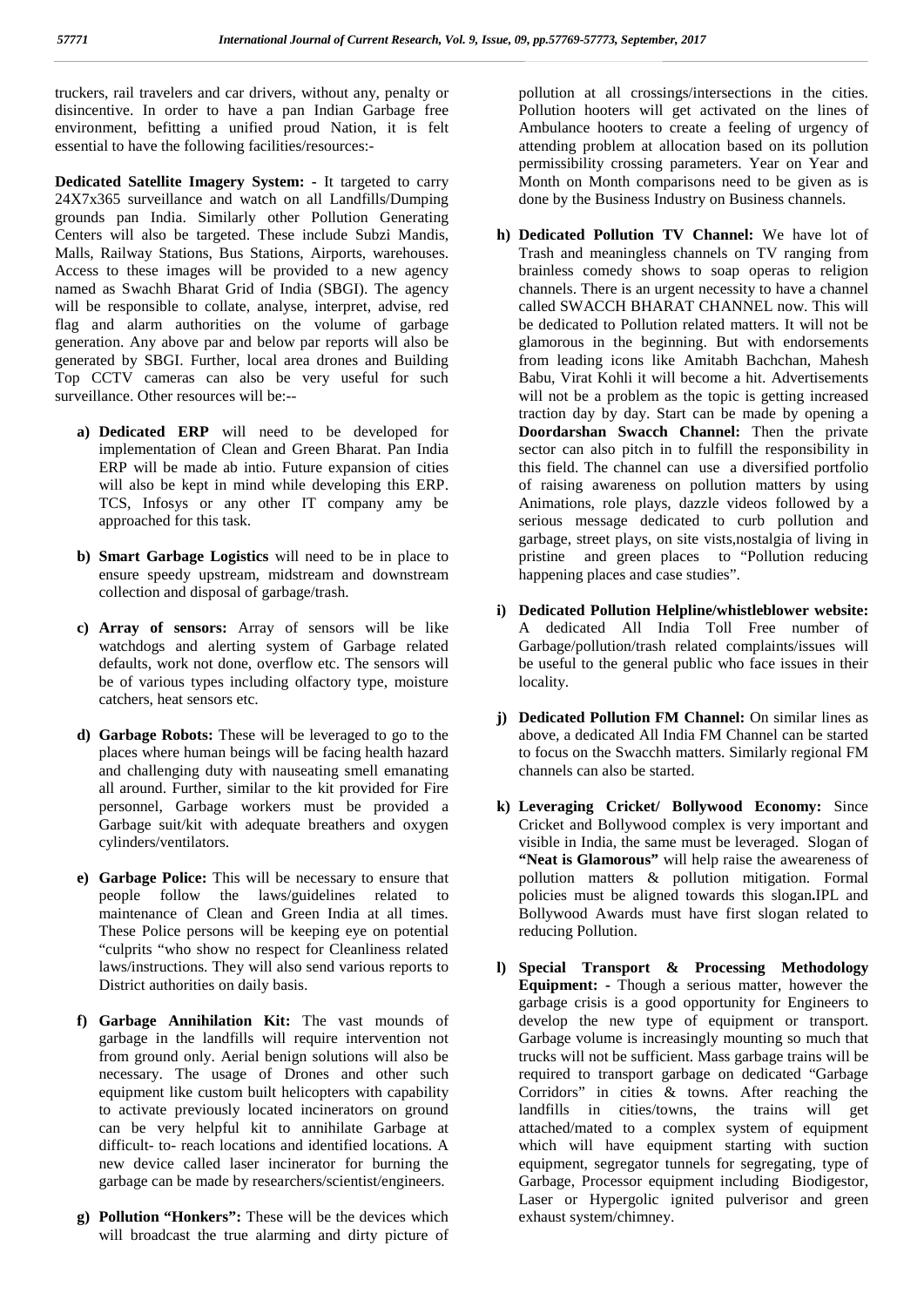### **Policy Formulations/Implementations**

The automobile industry led the way of reducing the emissions as the guidelines of adherence and compliance were clearly defined. The same template now needs to be replicated to the entire gamut of Pollution ecosystem. Pollution Generation and Dissipation norms need to be strengthened on the similar lines as done for Automobile Industry. Certain examples are as follows:

- **(a) Food Industry**: The biggest behemoth of pollution, this Industry has so far escaped the pollution tag totally. There need to be guidelines and norms of Acceptable Garbage Footprint(AGF) for the hotels, restaurants, eateries, dhabas, corner shops, sweet shops, milk shops, bakeries, pizzerias, coffee shops etc. Food Industry must strive to Institute Best Practices like Lean Management from Manufacturing Industry. The success of low cost air carriers is another good example of optimizing processes.21<sup>st</sup> Century denizens will have to learn to be frugal and without frills. Recently for a small burger taken by us at a restaurant, I got loads of tissues, paper, more sauce than required etc. The same is an indulgence which will not be environmentally sustainable any more. Some of the parameters could be:-
	- Permissible level of Volume of Paper Generated in a Day(PPGD)
	- Permissible level of Volume of Food waste Generated in a Day(PFWGD)
	- Permissible level of Chimney Gases Generated in a Day(PCGD)
	- Permissible level of Waste water Generated in a Day(PWWD)
- **(b) Leveraging Aadhar enabled Linking:** The Aadhar card can be very fruitfully leveraged for encouraging people to be more cleanliness-minded with good Clean India citizen behavior an example of implementation can be like this. Govt can issue a promulgation that all Aadhar Card holders will automatically be members of their respective geolocation Garbage Grid ecosystem Postal PIN Code style unique Garbage Pin no will be allotted to the grid. This office will have a database of all potential "customers" in that geography. A customer, based on his Aadhar card address, in default, will be registered for Garbage services with local zone/colony authorities to get the access to Garbage Clearance services on daily basis. Activation of registration can be through OTP/SMS/E Mail enabled methodology. Failure to register will imply that customer is a "potential cleanliness offender". Therefore, he/she will get a chain of SMS or emails from SBGI Authorities (akin to Income Tax style caveats/notices). Further in the morning and evening Garbage Clearance will be done by nominated authorities (or outsourced contractors) after they ascertain, authenticate and confirm the Aadhar card of customer. Regular recording of this data will lead to data of compliances and non compliances by the customer. Record of Compliances and non Compliances of the customers can be kept as History. More than 5-10 non compliances in a quarter will invoke automatic deduction of approved penal fine from linked Aadhar

bank account of the customer.10-15 non compliances will invoke doubling up the penal fine. Any non compliance above 10 will be treated as civil offence under Indian Penal Code.

- **c) CCTVisation:** CCTVs grid is increasingly getting expanded day by day in various cities of India. But it is primarily targeted for Security related purpose. It will be a good idea to have the CCTVs grid also duplicated for the purpose of Pollution watch and checking Pollution related deviances of people. These CCTVs must be put across India on a structured plan after proper coordination at higher level. These CCTVs may be programmed for special check of Pollution defaults/deviances.
- **d) Adopt Japanese Clean culture** Japanese are known as the people obsessed with quality and cleanliness. Best Practices from them must be immediately adopted in households, factories, public areas, hospitals, schools, colleges, Housing societies etc.5S methods must be encouraged at all levels.
- **e) Clean Atonement methodology** It will be a good methodology to have a system of "Clean Atonement". Any non compliance to Pollution laws by defaulters must have a bearing on the persons or organizations. Default in their respective areas must be compensated by Atonement/Penance. This will not be in the same area but at a different location in the city. The concerned defaulters would have to make up for the equivalent default in other area by own efforts. A record of such atonements will be kept with authorities. This will act as a good deterrent.
- **f) Flying Pollution squads** These Pollution squads will be on the move in the complete city to watch for Pollution defaults/potential defaults. They will be fast and dynamic. An example of one type of such squads is in Bangalore where the Traffic Police outsourced Vehicles and hefty looking persons act fast on the wrongly parked vehicles on the streets. These are rightly towed away without any mercy or discrimination.
- **g) Garbage Sniffers:** Man's best friends, Dogs, can be trained to detect the pollution centers from a distance by smell sense. This will be a deterrent to the people who muck up the streets and bylanes of our towns and cities. This training will be a special training.
- **h) Pollution Proliferation from Festivals: --** Indians celebrates an excessive number of festivals throughout the year ranging from Holi, Dussehra, EId, Diwali, Ganesh Puja, Onam etc. While one must respect the sentiments of all, but there is increasingly need to sensitize people on the need to take a fresh perspective and relook and readjustment of celebrations which will yield minimum pollution footprint. In this, policies on the lines of Emission norms in automobiles may be taken as a template to progressively reduce pollution footprint year on year. Year on Year or festival to festival reduction in pollution targets must be given to each and every Housing Society, mohalla, block, street, office, retail shops, and malls and so on. Self